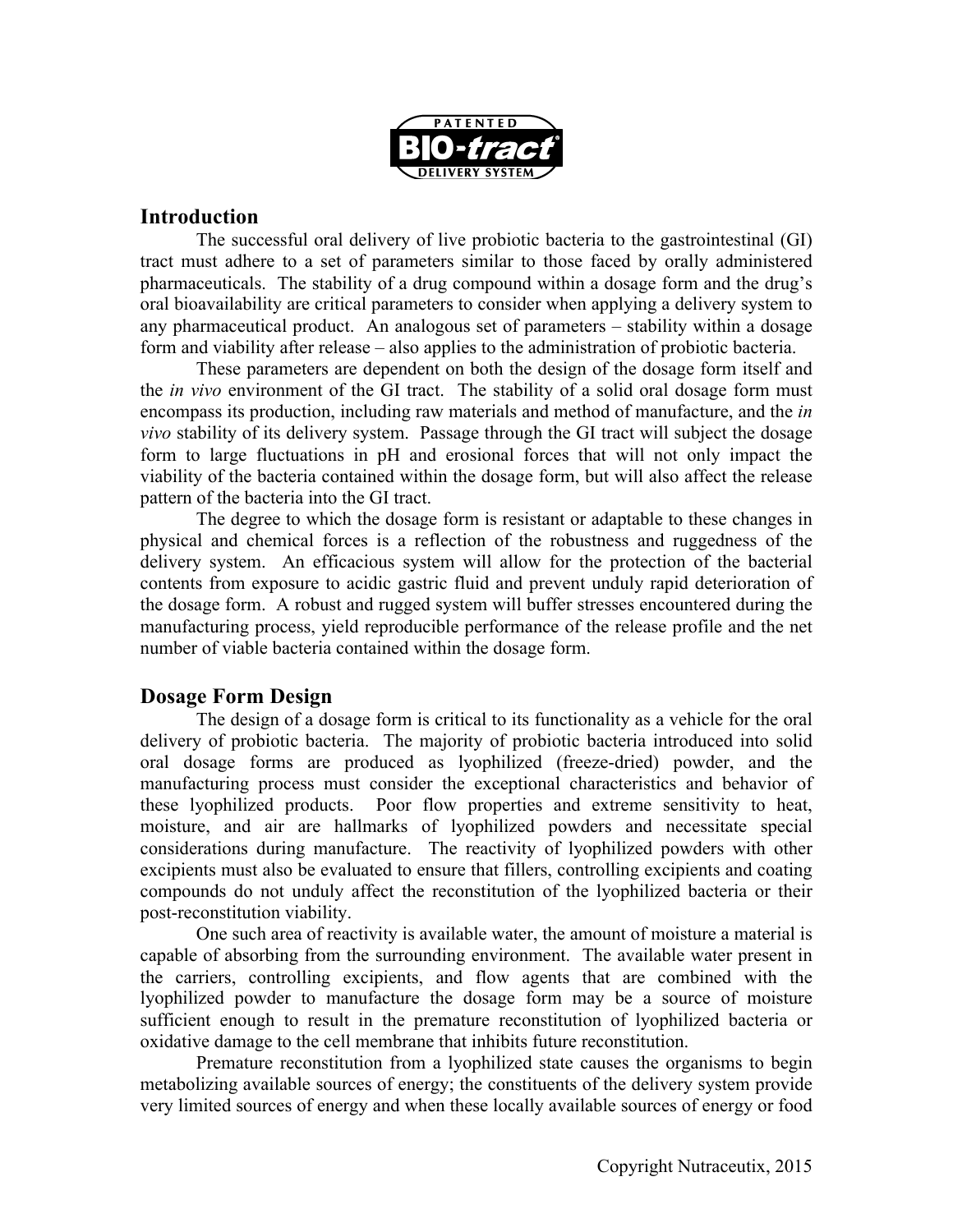are exhausted, the organisms expire. The metabolic byproducts of prematurely reanimated organisms may also have a negative impact on the viability of the remaining, non-reanimated organisms. Oxidative damage to the cell membrane occurring during lyophilization, dosage form manufacture or storage also prevents reconstitution of otherwise viable bacteria due to their inability to regulate water uptake during the reconstitution process.

## **Dosage Form Selection**

The type of solid oral dosage form, capsule or tablet, employed to orally administer the bacteria establishes the stresses experienced by the bacteria both during the manufacturing process and once it resides within the final dosage form. Moisture, air, heat, and compression are four of the most significant stresses. While no manufacturing process is immune to losses in viability due to any one form of stress, encapsulation is primarily affected by moisture, whereas tableting is more affected by heat and compression. Traditionally, capsules have been the preferred dosage form due to the lower manufacturing loss, and the adaptability of capsules to enteric coating and other gastric bypass methods. However, it should be emphasized that some degree of viability loss is associated with all methods of manufacture relative to the viability of free flowing lyophilized powder reconstituted in a controlled (laboratory) environment.

Encapsulation and tableting each involve very different stresses inherent to their specific process of transforming the lyophilized powder into a dosage form. The gelatin from which two-piece hard shell capsules are formed contains 12-18% moisture; moisture content below this range results in a brittle capsule and moisture content above this range allows the capsule to be too pliable, both extremes of malleability are unsuitable for manufacture. The extremely hygroscopic nature of the lyophilized powder allows the moisture present in the capsule to be osmotically drawn from the shell into the powder, which may result in reconstitution of the lyophilized bacteria prior to dosing, lowering the *in vivo* viability of the dosage form.

The permeability of a gelatin capsule may also result in moisture being taken up from the environment and conducted through the capsule to the lyophilized powder within; the permeability of gelatin capsules may also allow air to be transmitted through the shell and react with the lyophilized contents. The presence of significant quantities of moisture has been somewhat addressed through the use of coating technologies to reduce the permeability of the capsule shell and selective packaging methods, such as blister packing or inclusion of desiccants. The moisture present within the gelatin capsule itself can never be completely removed without causing the dosage form to become excessive brittle.

In contrast to capsule moisture and permeability however, tableting technologies must address the range of forces experienced by a powder during tableting. All forms of simple tableting generate some degree of heat and compression stress in the transformation of a free flowing powder to a solid tablet, which may have an adverse effect on the viability of lyophilized bacteria. The degree of viability loss due to these stresses varies widely; the compression characteristics of a given powder and the tableting conditions of a specific tablet press determine the extent of stress experienced by the bacteria. One means of circumventing this decrease in viability during production has been the addition of carrier compounds to the lyophilized bacterial powder.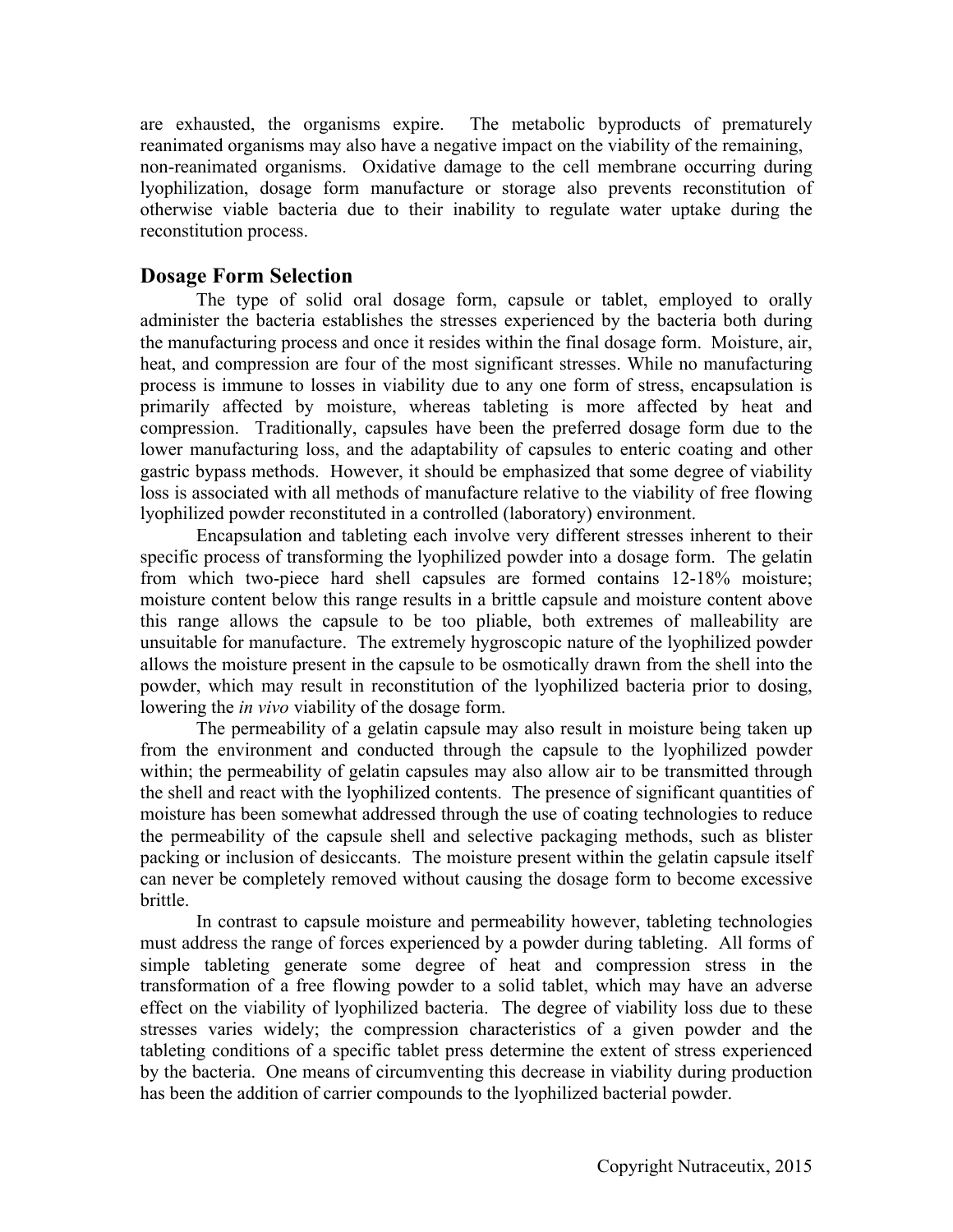These carrier compounds may act as cushioning and flow agents, reducing the heat and force of compression experienced by the bacteria, allowing for increased viability.

A significant advantage of a tableted dosage form is its resistance to moisture permeability. The degree of resistance varies depending upon the tablet constituents and hardness, through tablets are generally less susceptible to moisture permeation than capsules due to the greater density of the tablet interior and the lower permeability of the outer layer of the tablet. Hygroscopic excipients or softer tablets may increase moisture conductivity, harder tablets or less-hygroscopic excipients may decrease moisture conductivity.

#### **Gastric Bypass**

The most severe gradient in pH fluctuation a dosage form will encounter occurs in the transition from the acidic environment of the stomach to the more neutral environment of the small intestine. The normal range of pH for gastric fluid is 1.0 - 1.5 in healthy individuals; this pH will vary slightly depending on fed- or fasted (full or empty) conditions. The normal range for pH in the lower GI is 4.5 to 7 for the small intestine and 6.5 to 8 for the large intestine. The duration for residence within the gastric environment ("gastric residence time") is also dependent on fed or fasted conditions, ranging from less than an hour in the fasted state to up to two hours in the fed state. Thereafter, a dosage form's transit time through the small and large intestines occurs over 12-24 hours.

Within the pharmaceutical industry, dissolution testing is widely used to determine the effects of fluctuations of pH and gastric motility the release rate of a compound from a dosage form. This testing may be adapted for probiotic dosage forms to determine the effects of pH fluctuation on the release rate and viability of bacteria contained within a dosage form. The conditions of the exam should represent the longest duration of exposure to gastric fluid as would exist within the fed state, so as to ensure the robustness of the delivery system and the functionality of the dosage form under physiologic conditions. Dissolution testing performed using acid exposure durations of less than two hours may not reflect the behavior of the dosage form within the body while in the fed state. Examination of dosage form release and viability in the fasted state is possible using a shorter duration of acid exposure, but should always be conducted in combination with fed state examinations for the most accurate description of *in vivo* behavior.

The United States Pharmacopoeia (USP) describes a method of examining the effectiveness of enteric coated dosage forms and their behavior using media representing gastric and intestinal fluids. Although not all probiotic dosage forms are enteric coated, the method serves as a sufficient test of the robustness of any probiotic dosage form exposed to gastric fluid. Using a Type II dissolution apparatus at 50rpm and 37○C, the dosage forms should be placed in 1000mL 0.1N hydrochloric acid (pH 1.2) for 2 hours, and subsequently transferred to a buffered medium (pH 6.8) for the remainder of the dissolution period, (USP 25,724; Method B). The buffer solution prescribed by the USP, 0.2M tribasic sodium phosphate, is specific to pharmaceutical dosage forms and is not appropriate for the measurement of viable bacteria released from the dosage form.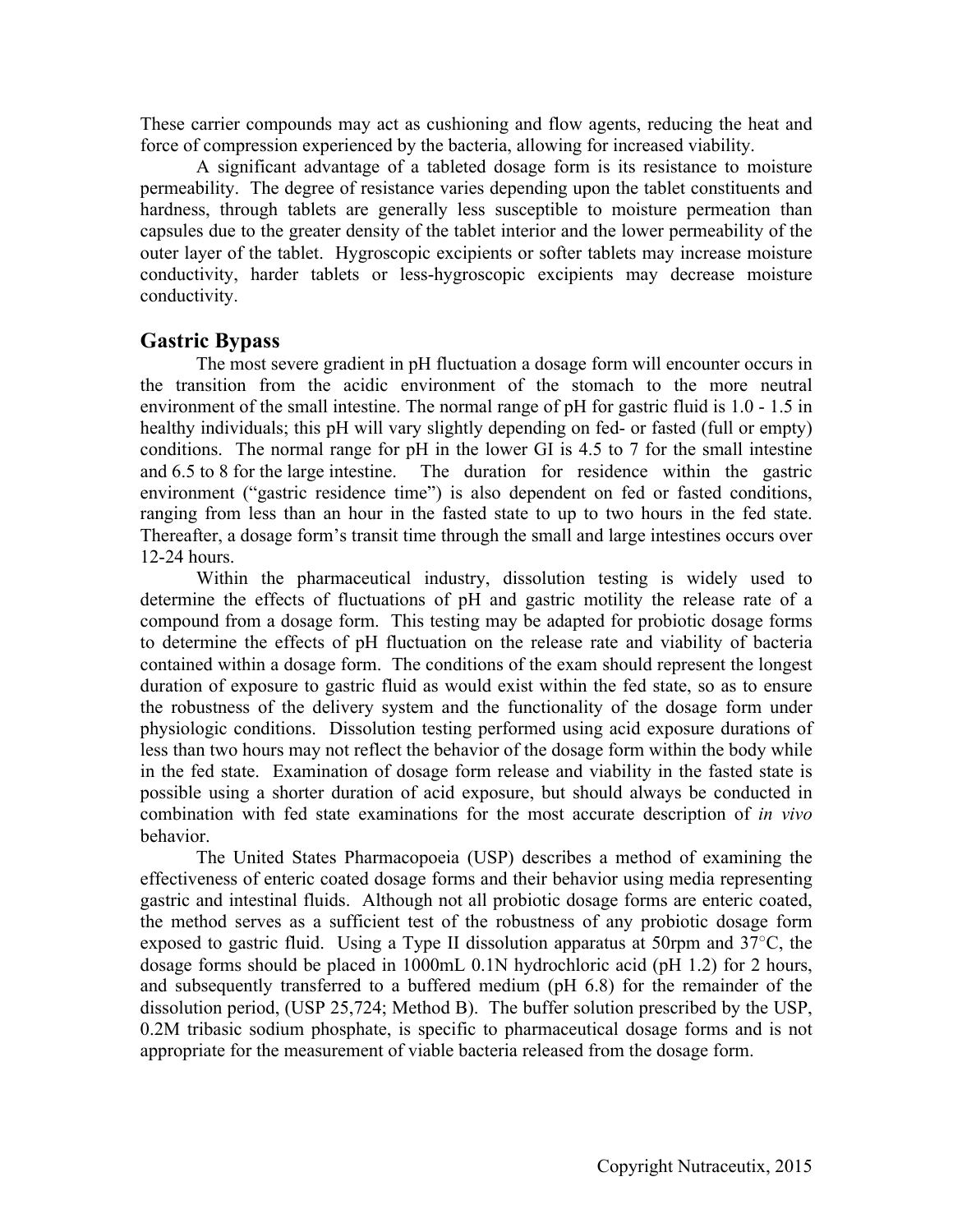Probiotic dosage forms lacking delivery systems and those dosage forms designed to dissolve upon contact with gastric fluid display an "immediate release" profile. Immediate release dosage forms disintegrate rapidly, often releasing the entirety of their bacterial payload contents within the stomach. While the degree of acid resistance varies among bacterial strains, exposure to an acidic environment detrimentally impacts the viability of most bacteria.

"Gastric protection," a delayed release profile minimizing of the bacteria's exposure to acid, is therefore one of the most significant uses of a probiotic delivery system, physically or chemically isolating the bacteria from the acidic medium of the upper GI. Several traditional mechanisms have been employed to achieve gastric bypass: enteric coating of the dosage form, microencapsulation of the lyophilized bacterial powder, and acid-resistant carrier compounds blended with lyophilized powder. The efficiency and the intricacy of production of each mechanism of delivery vary; higher manufacturing costs being associated with increasing complexity of production.

Enteric coating of a dosage form typically entails a coating procedure after the dosage form has been produced in its most basic form as an uncoated capsule or tablet. The dosage form is spray-, or pan-coated with one or more layers of a material that will selectively degrade when exposed to a fluid with a higher pH than the gastric environment allows. The coating must function as an effective barrier to gastric fluid  $-$  if the coating resists dissolution but allows penetration of acidic media, bacterial viability within the dosage form is often dramatically reduced. In addition, if the enteric coating exhibits surface damage or uneven thickness, premature breeching of the capsule contents is likely to occur. Preventing such damage often necessitates use of specialized packaging methods such as blister packing.

The process of coating a dosage form often involves use of an aqueous or solventbased coating compound, which may introduce an additional loss of viability due to trace amounts of moisture or solvent contacting the lyophilized bacteria and the heat involved during the application and drying process. Because enteric coating compounds are selected for their ability to dissolve in the presence of non-gastric pH, their release profiles often display rapid dissolution times and the explosive release of the bacterial payload soon after transiting to the more neutral pH region of the duodenum and small intestine. This rapid dissolution effectively mimics the performance of an immediate release delivery system once beyond the gastric environment, delivering the entirety of its contents to a single location and relying upon natural peristalsis (contractions of the GI muscles) and intestinal fluid dynamics to move the bacteria distally away from the point of release.

Micro-encapsulation of lyophilized bacteria and the use acid resistant carrier compounds have also emerged as functional alternatives to enteric coating. Micro-encapsulation is often achieved through phase-separation of carrier-lyophilized bacteria oil/water emulsions, and collection of the microencapsulated beads through a series of centrifugation, wash, and sizing procedures. The encapsulating compound may be a hydrophobic compound functioning to exclude water from the lyophilized interior of the particle, a probiotic compound to facilitate post-reconstitution viability, or may have a pH-sensitive or time-release coating to allow for gastric bypass delivery. The blending of acid resistant carrier compounds with lyophilized bacteria may be accomplished in a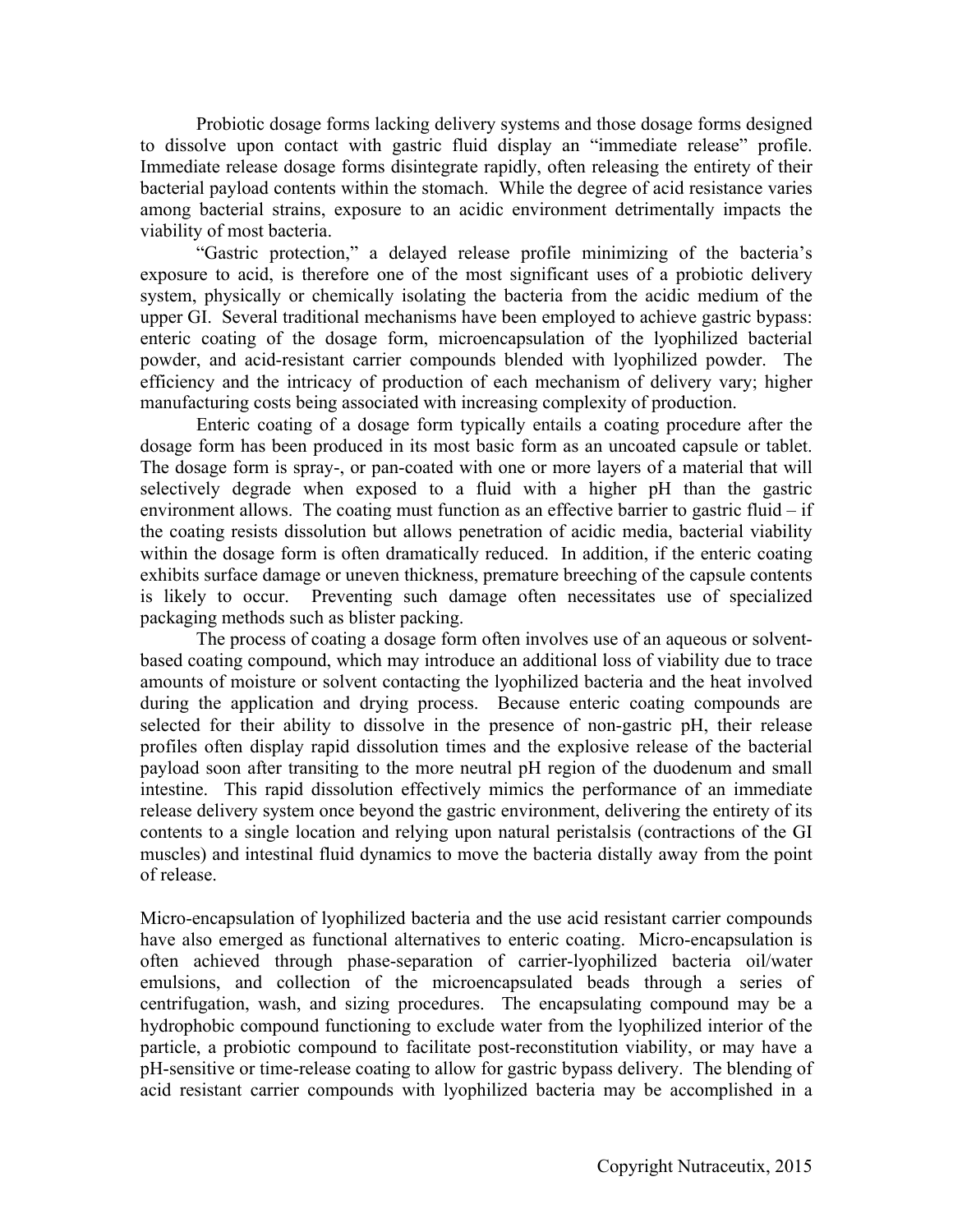variety of ways, via dry granulation or dry-blending prior to loading into a capsule or compression into a tablet. While effective, both technologies involve multiple manufacturing processes prior to final dosage form manufacture, significantly increasing production costs compared to simple encapsulation or tableting methods. Microencapsulated beads require uniform coating thickness and bead sizes to produce uniform behavior *in vivo*, and like enteric coatings, are subject to viability loses resulting from coating flaws and manufacturing stresses.

#### **Controlled-Release Probiotic Delivery**

An alternative to delivering probiotics using traditional immediate release and delayed release-gastric bypass systems is the use of a "controlled release" delivery system that provides not only gastric bypass, but continuous release of the bacterial payload over an extended duration. Controlled release ("controlled delivery") technologies have been widely used in the pharmaceutical field to achieve more therapeutically beneficial release profiles, reductions in side-effects and more convenient dosing regimens. The capability of sustaining the release of a drug from a single dosage form for 12-24 hours, allowing once-per-day or twice-per-day dosing, has substantially improved patient compliance in many drugs that previously required multiple doses throughout the day.

Applications of controlled release technologies may present similar advantages to the delivery of probiotic bacteria: extended release over several hours, improved therapeutic efficacy, and a more convenient dosing regimen for the consumer. The release profile of a controlled delivery system may be designed to release in a specific pattern. "Near-linear" or "zero-order kinetics" profiles may release bacteria from the dosage form at a near-constant rate. "First-order kinetics" profiles may initially release bacteria more quickly during the first few hours of dissolution, followed by a period of slower release. Such profiles allow for a continuous release of bacteria throughout the gastrointestinal tract; a minimal amount of release occurs in the upper GI for purposes of stimulating immune response, with the vast majority of viable release occurring beyond the gastric environment.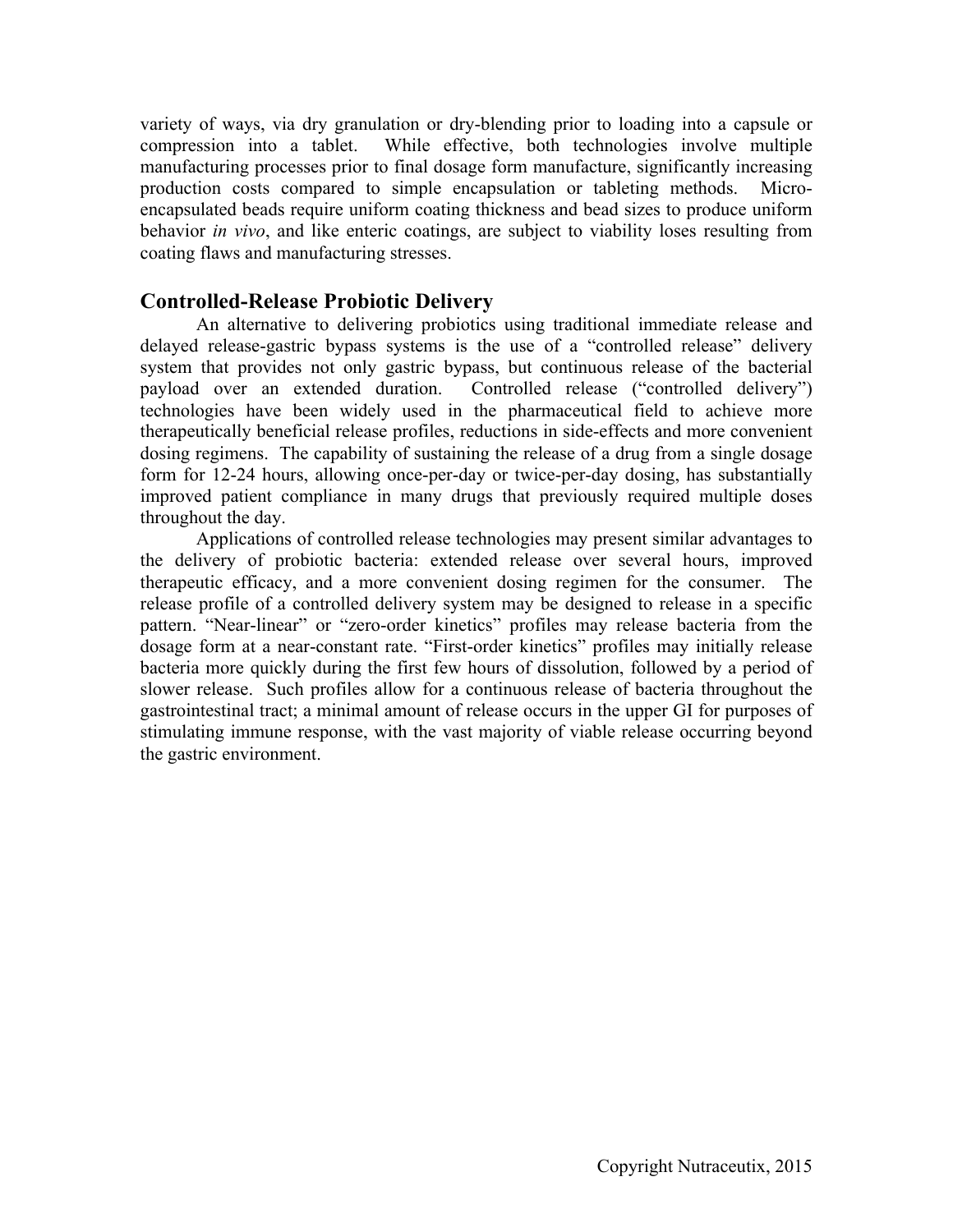

Standard platforms for pharmaceutical delivery are not well suited to the delivery of live organisms such as probiotic bacteria. Historically, the application of pharmaceutical controlled release technologies to probiotics has been limited by factors of cost and viability loss. Classic pharmaceutical delivery systems such as osmotic-pump and physical-geometric systems require complex manufacturing processes and have costs greater than those supportable by the present probiotic market. The incorporation of lyophilized bacteria into simple matrix and hydrogel-diffusion systems are hampered by the stresses imparted during manufacture and their inability to provide the capability for gastric bypass without the use of coating processes or chemical modifications potentially toxic to the bacterial dose.

The lack of controlled delivery technology applicable to the probiotic market prompted the development of a novel, cost-effective system capable of delivering lyophilized bacteria in a controlled-release manner. Nutraceutix's BIO-tract® delivery technology is the first system capable of delivering probiotic bacteria in a true controlled release manner. This controlled release delivery system allows for the continuous release throughout the dissolution period, while also achieving gastric bypass.

BIO-*tract*® provides a means of attaining controlled delivery of probiotic bacteria from a modified diffusion-erosion matrix tablet. The modified diffusion-erosion matrix is only activated *in situ*, produced as a monolithic tablet and existing as a stable, monolithic tablet prior to hydration. The tablet itself is formed from a simple two stepprocess of dry blend and direct compression. The viability lost due to stresses of tablet manufacture is minimized through the use of selected cushioning carriers and flow agents, and is less than or equal to losses experienced in conventional tableting procedures. The granulation, coating and other processing steps required for more complex pharmaceutical systems to achieve gastric bypass are unnecessary because the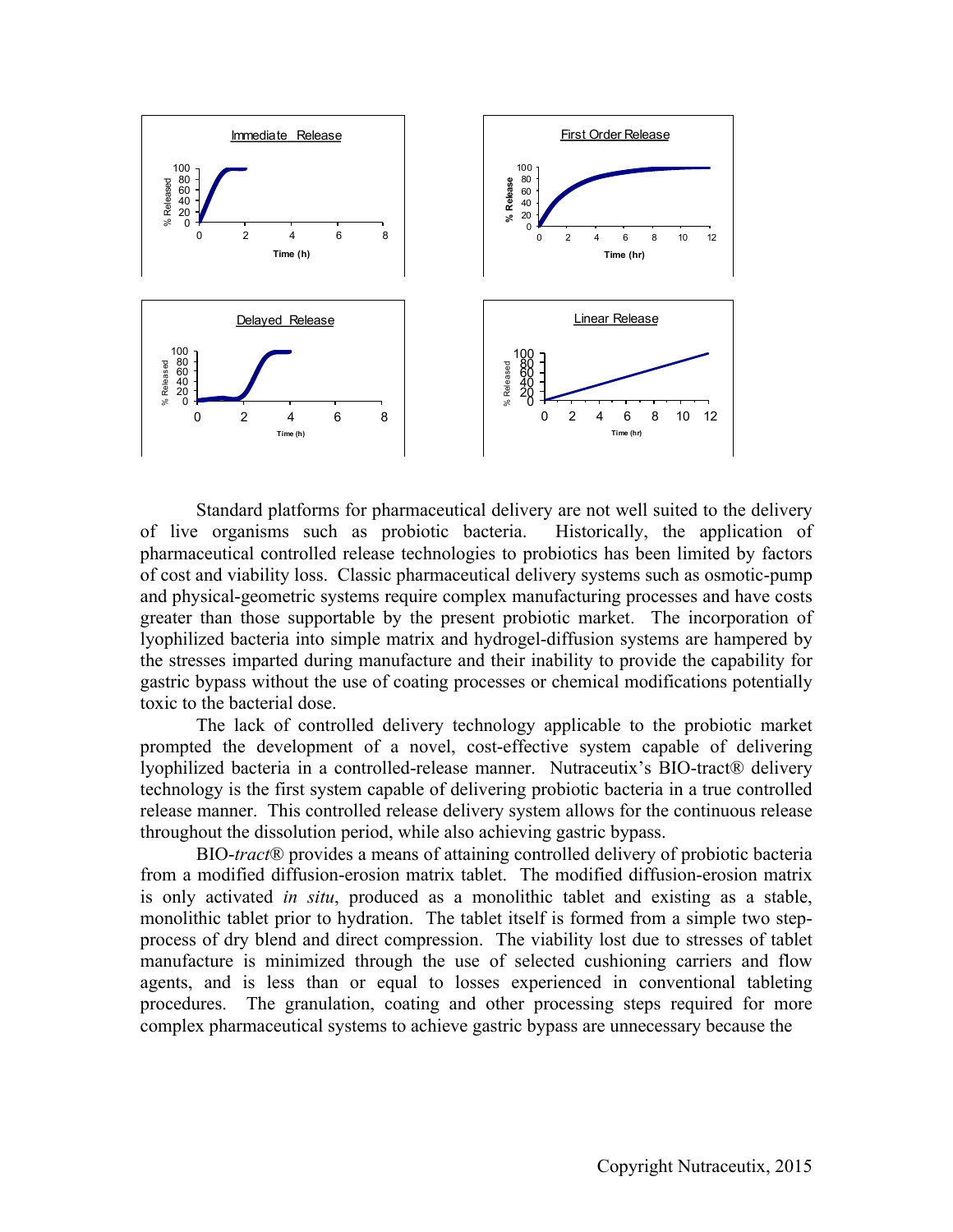Intra-dosage form pH is modulated through the use of internally buffering electrolytes. The ability to achieve gastric bypass without the use of enteric coating also allows for the technology to be relatively independent of food effects such as gastric emptying time.



The release of bacteria is mediated by a combination of erosion of the tablet excipients and diffusion of the bacteria from the tablet matrix. The initial hydration of the tablet occurs upon contact with the fluid present in the stomach. As the surface of the tablet hydrates, the polymeric matrix swells and forms a barrier to further fluid permeation. As the swollen region of the tablet erodes over time, and fluid penetrates progressively toward the core of the tablet, the bacteria within the hydrated region of matrix are reconstituted and released.

The processes of hydration, swelling and erosion of the polymeric matrix and the reconstitution and release of the bacteria contained within the matrix occur simultaneously. The highly segregated regions of polymer hydration within the tablet provide distinct regions in which bacteria in differing states of reconstitution exist. The fully hydrated region near the surface of the tablet contains reconstituted bacteria. The semi-hydrated interior contains both reconstituted and dormant bacteria, the proportion of reconstituted bacteria being greater in the region in closest proximity to the areas of fluid penetration. The unhydrated core of the tablet contains wholly unreconstituted, lyophilized bacteria.

The distinct regions of tablet hydration also provide a gradient of osmotic stress experienced by the lyophilized bacteria during the process of reconstitution. This contrasts with the dramatic change in osmotic pressure experienced by bacteria explosively released from immediate and delayed release dosage forms. The physiological effects of such a sharp change in osmotic pressure may lower their viability during reconstitution. While this gradient is most pronounced in the semi-hydrated regions of the tablet, it also occurs in the interface between the semi-hydrated region and the unhydrated core, and the boundary region near the surface of the tablet. Lyophilized bacteria near the surface of the tablet are rapidly reconstituted during the initial hydration that occurs in the stomach. As the dosage form transits through the intestinal tract, the matrix progressively hydrates and the polymers slowly disentangle, allowing fluid to penetrate and reconstitute the lyophilized bacteria present. The rate of disentanglement and fluid penetration within the tablet is such that the osmotic pressure of the microenvironment surrounding the yet unreconstituted bacteria reduces the impact of osmotic stress on their viability.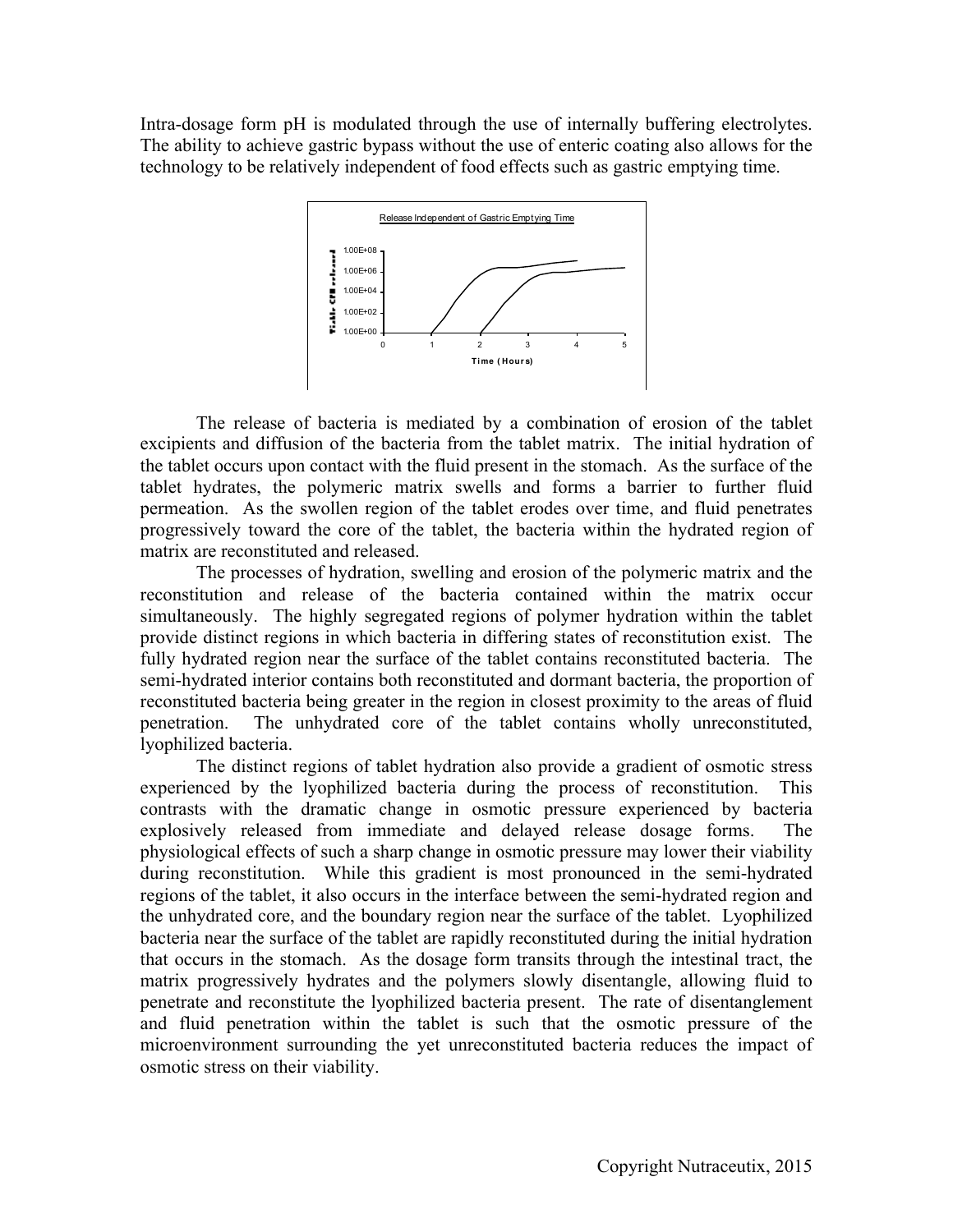Tablet hydration and polymer disentanglement occur continuously throughout the dissolution time period; bacteria within different regions of the dosage form will be exposed to the differing ranges of gastro-intestinal pH according to the location of the dosage form as it transits through the intestinal tract. The bacteria near the surface of the tablet being exposed to acidic fluid penetration and the bacteria within the interior of the tablet exposed to the more neutral pH of the intestines. The homogeneous distribution of electrolytes within the dosage form allows for a relatively constant pH to be maintained in the hydrated regions of the tablet, (the unhydrated regions of the tablet not being exposed to any fluid and therefore not subject to changes in gastrointestinal pH). Although the initially hydrated region near the surface of the tablet is exposed to gastric fluid of an acidic pH, the pH within that region will be mediated by the presence of the electrolyte. Within the semi-hydrated interior of the tablet, this mediating effect is more pronounced, with the hydrated region reflecting the pH of the hydrated electrolyte. This phenomenon allows for an electrolyte to be selected for an intra-dosage form pH specific to the optimal reconstitution pH for a given bacterial strain being delivered.

The rate of tablet hydration and bacterial release is programmable through altering the ratios of individual excipients within the dosage formulation. Polymers of greater viscosity may extend the duration of release, while the inclusion of controlling excipients whose dissolution characteristics are dependent on pH occurring within a fixed region of the GI tract allow for the rate of release to be altered accordingly. This flexibility in release rate allows for the capacity to design release profiles specific for the attachment location of a given bacterial strain. Such strain-specific release profiles might include the delivery of *Lactobacillus Acidophilus* to the small intestine, or the delivery of *Bifidobacterium Bifidum* to the lower GI.



The first embodiment of the BIO-*tract*® technology is Nutraceutix's BIO-*tract*®, a controlled release, multiple-strain, gastric-protection delivery system. BIO-*tract*® employs conventional excipients and a simple dry-blend, direct-compression manufacturing process to create a cost-efficient monolithic tablet capable of delivering bacteria throughout the length of the gastrointestinal tract. The polymeric formulation ensures a consistent rate of matrix erosion and excellent gastric-bypass performance under fed or fasted conditions. Relative independence from food effects such as gastric retention time and an extended release profile provides the consumer with the convenience of dosing without regard to meals. It should be noted that while BIO-*tract* is ideally suited for the delivery of probiotic organisms due to their susceptibility of damage from exposure to stomach acids, other active ingredients that have the same characteristics may also find BIO-*tract* to be highly applicable.